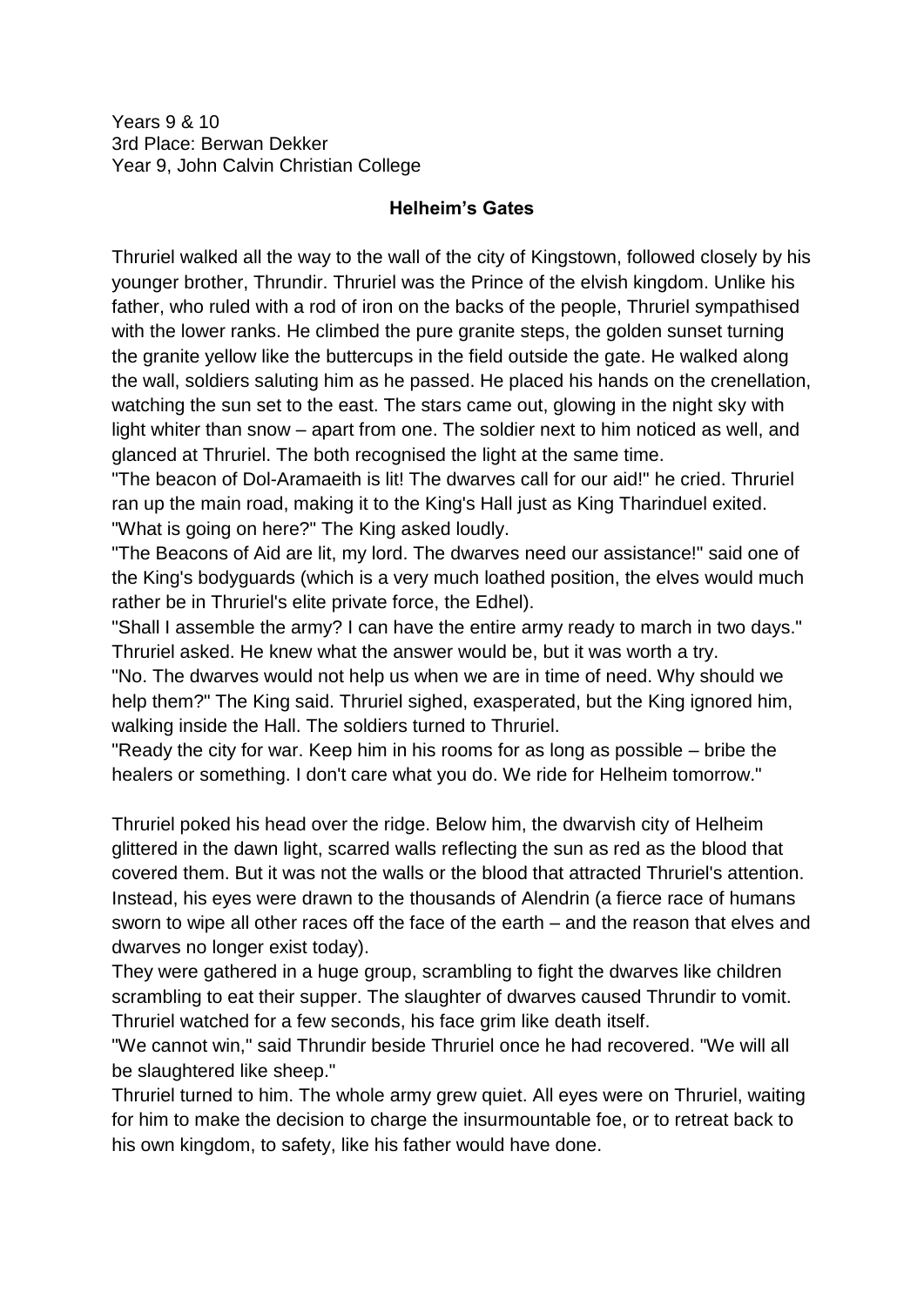"No." Thruriel spoke softly, his voice hoarse. "No. We cannot win." He turned to the army as a whole, raising his voice so it carried to even the rear of the force. "We cannot win. If we fight, we will lose, dying by the thousands, no rank or race distinguishing us. But we *will* do what is right. We will fight the Alendrin, no matter the odds. We are elves! We are supposed to be honourable! How honourable is it to run? We will fight. We will ride down the mountains to the aid of our allies. We will ride to our death to honour our promises!"

The force shouted in approval. Thruriel waited a few seconds for the shouting to die down. He spoke in a lower voice to Thrundir.

"We fight! I need a diversion. I will lead the Edhel around to the East Gate of the City. Divert the Alendrin so we can charge."

Thrundir nodded. They would take as many Alendrin down with them as possible. Thruriel waited in position. The diversion would happen in about a minute. He glanced around, a bad feeling chilling his veins. Something was wrong.

On the east side of the city,out of sight of where Thrundir's forces waited to charge, a large group of Alendrin archers approached the city. Thruriel went pale. He knew from personal experience the danger that a large number of archers presented to a cavalry charge. Thruriel turned to call a messenger, but it was not needed. Thrundir's force had begun their diversion. The sound of hundreds of elvish horns reached Thruriel's force, howling like wolves for the blood of Alendrin, as Thrundir's army began to ride over the ridge, swords raised. They rode down the steep incline, thousands upon thousands of mounted elves, horses' hooves beating like the sound of waves upon the sea, pounding the ground like thousands of hammers as they descended towards the Alendrin force. The Alendrin archers drew back the strings on their bows; Alendrin soldiers turned, presenting their spears to the incoming force. The archers released their arrows, turning the day into night as thousands of arrows blocked the sun like a cloud during a storm, bringing death, be it slow and painful or quick and painless, to those unfortunate enough to be below them. Thruriel flinched as he saw hundreds of elves struck down by the volley. He turned to the Edhel, his face like that of a mourner at a funeral.

"We shall not let their sacrifice be in vain. Now follow me; ride to the destruction of the Alendrin; ride to the avenging of your kin. Ride!" he shouted, leading his men over the ridge. Hoof beats like the beating of drums filled Thruriel's ears; he dimly heard the blaring of horns behind him; battle cries filling the air, the sounds of elves scarred in heart and soul releasing their anger in one charge at the enemy. Thruriel slammed into the force of Alendrin at the bottom of the hill, sword slashing, breaking bones and splintering shields; the impetus of his charge forcing him through the Alendrin line like a spear piercing flesh.

He was aware of the Alendrin falling back at his charge, and the Alendrin on the other side of the line turning in confusion as they realised that they were under attack. But he could tell that the battle would not be won. His momentum began to run out, and he found himself in the fray of close quarters, hand to hand, face to face combat, where one wrong move could cause his passing from the land of the living.